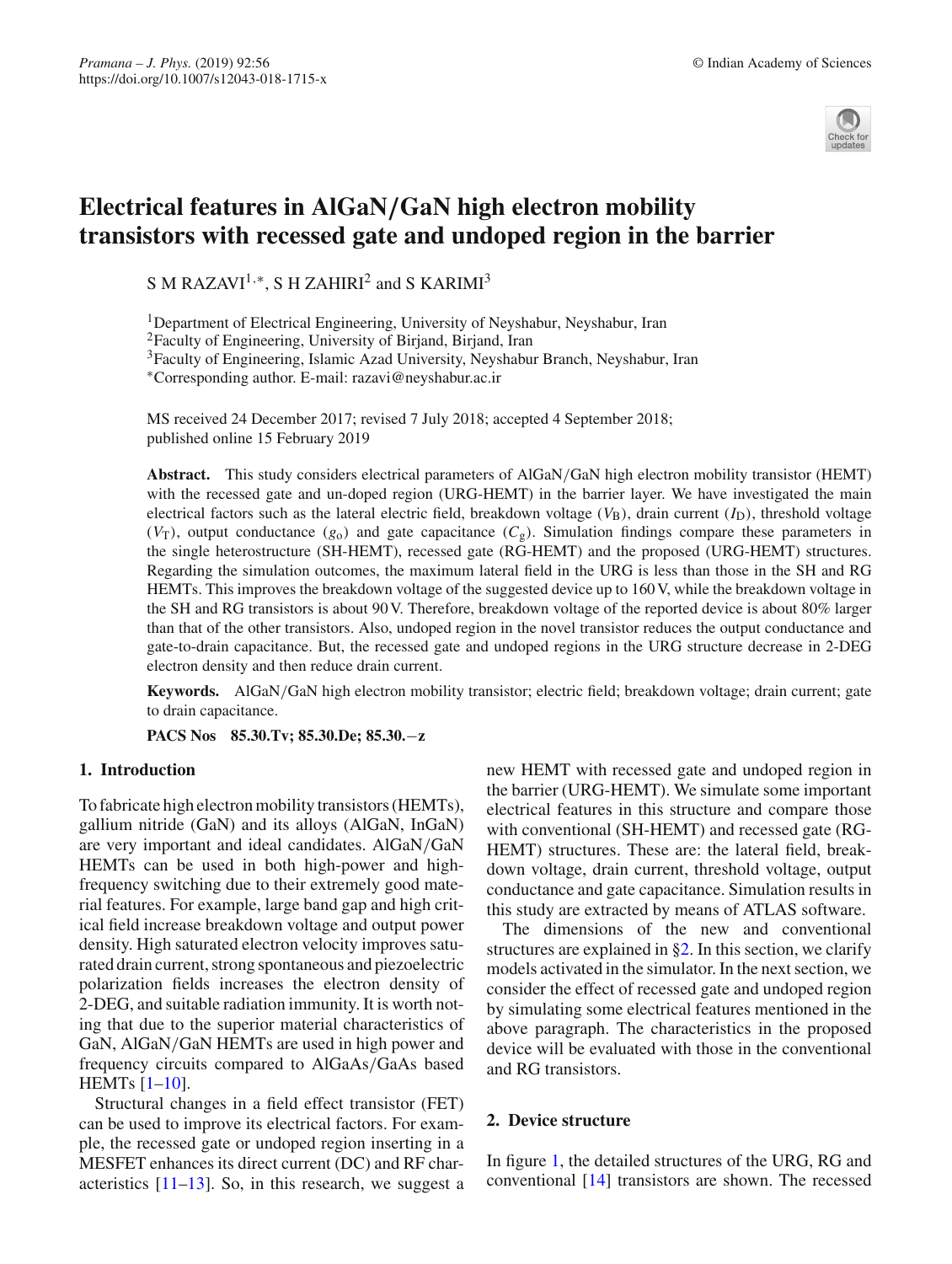

<span id="page-1-0"></span>**Figure 1.** Cross-section view of the (**a**) URG, (**b**) RG and (**c**) SH transistors.

gate length and thickness in the URG and RG devices are equal. For the three structures, the gate length is  $0.5 \mu$ m, the gate-to-source distance is  $1 \mu$ m, gate drain spacing is 1  $\mu$ m and source and drain length is 0.5  $\mu$ m. The recessed length and thickness in the URG and RG transistors are  $C = 0.25 \mu m$  and  $P = 5 \text{ nm}$ , respectively. The length of the undoped region of the URG device is  $L = 0.3 \mu$ m. Gate to US region distance

is  $0.2 \mu$ m and drain to US region distance is  $0.5 \mu$ m. *W* and *S* parameters in the URG structure are 2.2 and  $0.8 \mu$ m, respectively. Nickel with 5.1 eV work function has been chosen for the gate. The material used for the barrier layer in this research is  $Al<sub>0.32</sub>Ga<sub>0.68</sub>N$  (n-type) that has been heavily doped and the barrier width is 22 nm. Undoped GaN of  $1.5 \mu$ m thicknesses is the buffer region.  $Si<sub>3</sub>N<sub>4</sub>$  is used as an insulator in these devices with the parameters reported in [\[15](#page-4-5)]. ATLAS software has been used to extract simulation results [\[16\]](#page-4-6). The software can help to achieve more realistic results by the activation of some models. Hence, in this work, we use 'SRH' model for Shockley–Read–Hall recombination, the 'fldmob' model for parallel electric field-dependent mobility [\[11](#page-4-2)[,17\]](#page-4-7) and the 'bgn' model for band gap narrowing. In this study, three structures can be fabricated using the process reported in [\[18\]](#page-4-8).

#### **3. Results and discussion**

Figure [2a](#page-1-1) illustrates the lateral electric field distribution in the channel of the SH, RG and URG devices.



<span id="page-1-1"></span>**Figure 2.** Lateral electric field distribution at (**a**)  $V_{GS}$  =  $-4$  V and  $V_{DS}$  = 80 V for three structures and (**b**) at  $V_{GS} = -4$  V and  $V_{DS} = 150$  V at URG.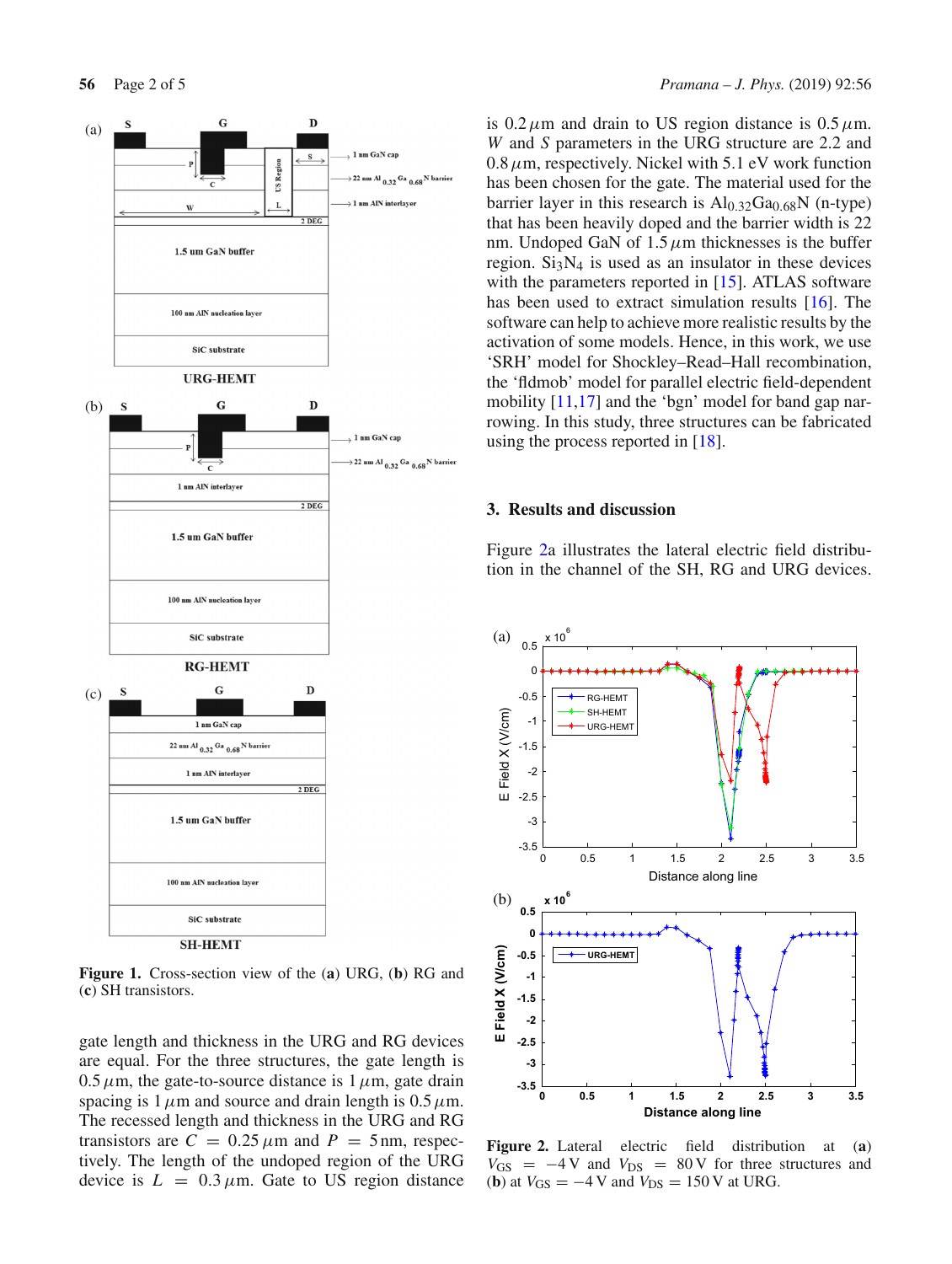In this figure, the gate-to-source bias is  $-4V$  and drain–source voltage is 80 V. This figure shows the electric field dependence as a function of the sourceto-drain distance. It is clear that increasing the drain– source space can reduce the maximum electric field and improves breakdown voltage. The maximum electric field in the URG structure has two peaks near the drain. It is due to the undoped region in this transistor that breakdown voltage increases compared to the SH and RG structures. In this work, we have used the critical electric field  $(E_C)$  to determine breakdown voltage.  $E_{\text{C}}$  in a semiconductor is the maximum electric field that can be applied on a semiconductor. For GaN,  $E_C$ is about 3.5 MV/cm. The breakdown voltage in a transistor is a drain voltage that leads to equalisation of the field of the channel with the critical field [\[19](#page-4-9)]. Maximum electric field in a junction field effect transistor (JFET) is usually at the gate corner close to the drain. As depicted in figure [2a](#page-1-1), the maximum field of the SH and RG HEMTs is almost equal to the critical field of GaN. But, in the proposed structure this value is less than  $E_{\text{C}}$ . The increasing drain voltage in URG can be used to reach *E*<sub>C</sub>. Electric field distribution of URG at  $V_{GS} = -4 \text{V}$  and  $V_{DS} = 150 \text{V}$  is shown in figure [2b](#page-1-1). The maximum electric field of URG reaches the critical value in the drain voltage. Simulation results show that the breakdown voltage of the SH, RG and URG devices are 95 V, 90 V and 160 V, respectively. The URG reduces the electric field distribution in this transistor due to the introduction of the region without doping. It can be concluded that the breakdown voltage of the suggested device is about 80% larger than those in the SH and RG transistors.

Drain currents vs. the drain biases of the SH and RG transistors are displayed at  $V_{GS} = 0$  V in figure [3.](#page-2-0) The product of the barrier concentration and thickness (*N* × *a*) is a vital parameter to improve the drain current [\[12](#page-4-10)]. The net density of the two-dimensional electron gas (2-DEG) in an HEMT is a very important factor to increase the drain current. The undoped and the recessed gate region of the novel device reduces the density of the net donor impurities in the barrier. This causes a decrease in the 2-DEG electron density and a reduction in the drain current of the suggested transistor. It is clear from figure [3](#page-2-0) that the SH structure has the largest drain current among these three devices because SH does not have undoped and recessed gate region, and this structure has a larger net electron density in the 2- DEG compared to other structures.

Equation [\(1\)](#page-2-1) can be used to compute output conductance  $(g_0)$  in a transistor  $[20]$  $[20]$ . According to this equation, *g*<sup>o</sup> shows the drain current dependence to the drain bias at a constant gate bias.

<span id="page-2-1"></span>
$$
g_{o} = \left. \frac{\partial I_{D}}{\partial V_{DS}} \right|_{V_{SS} = \text{const}}.
$$
 (1)

In an HEMT, electron velocity and density  $(n<sub>s</sub>)$  of the 2-DEG is effectively controlled by the lateral electric field in this region. Drain–source bias creates this lateral field, and the drain current depends on  $n<sub>s</sub>$ . Therefore, *g*<sup>o</sup> reveals the impact of this field on the 2-DEG carriers. The DC  $g_0$  vs. the drain bias at  $V_{GS} = -8$  V is plotted in figure [4.](#page-2-2) The larger *g*m/*g*<sup>o</sup> ratio is a crucial factor in transistors. Hence, smaller *g*<sup>o</sup> in a transistor enhances the device performances. Figure [4](#page-2-2) shows that *g*<sup>o</sup> in the suggested device is less than that of the SH and RG structures. This is due to the smaller lateral electric field in the URG that can be seen in figure [2.](#page-1-1) So, the proposed device reduces lateral field control on 2-DEG velocity and concentration. This can be considered as an advantage compared to other devices.

The charge variation due to the change in gate voltage in the channel of a FET is revealed by gate capacitance. In an HEMT, this charge is collected in the



<span id="page-2-0"></span>**Figure 3.** The drain currents with respect to the drain voltages at  $V_{GS} = 0$  V.



<span id="page-2-2"></span>**Figure 4.** Output conductance depending on drain bias at  $V_{GS} = -8$  V.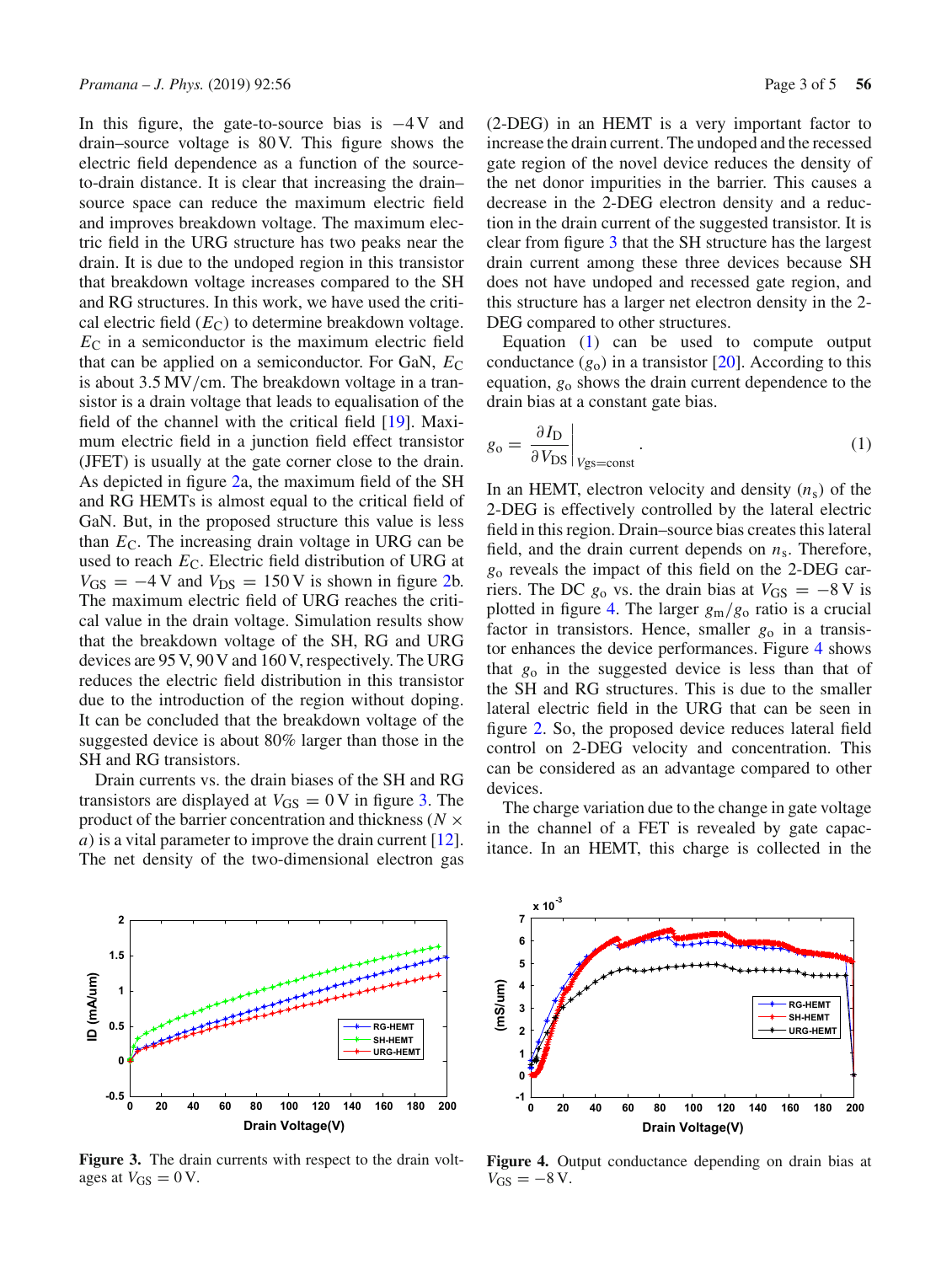

<span id="page-3-0"></span>**Figure 5.** Gate-to-drain capacitance  $(C_{gd})$  with respect to the gate voltage at a frequency of 1 MHz.

2-DEG. Therefore, in these transistors, 2-DEG density can affect the gate capacitance. According to figure [5,](#page-3-0) the gate-to-drain capacitance changes with respect to the gate–source voltage at a frequency of 1 MHz. As evident from this figure, the URG device has smaller  $C_{gd}$  compared to those in the SH and RG structures. It is due to the insertion of the undoped region in the barrier of URG structure at the drain side. This reduces the 2-DEG charge density of the URG at that side and then decreases gate–drain capacitance in the suggested transistor [\[14](#page-4-4)]. The maximum difference in  $C_{gd}$  occurs at  $V_{GS} = 0$  V for all transistors. In this voltage, the RG-HEMT has larger gate–drain capacitance than the other structures because the recessed gate of this transistor is located at the source side. Therefore, it is obvious that charge density of the 2-DEG at the drain side is an important factor in the gate-to-drain capacitance. It can be decided that the proposed structure shows better performance in high-frequency applications.

Figures [6a–6c](#page-3-1) show the drain current with respect to gate–source voltages at different drain biases (2 V, 4 V and 6 V). These figures illustrate threshold voltages in the SH, RG and URG structures. The recessed gate and undoped regions in the RG and URG transistors reduce 2-DEG electron density and then decrease the drain current in contrast with SH device. Increasing drain bias increases drain current and causes a negative shift in threshold voltage. It is due to increasing horizontal electric field in the channel that can improve the electron velocity and then increases the drain current. Regarding figures, the threshold voltage in SH is more negative than in other structures because of the existence of a recessed gate and undoped layer in the RG and URG devices. This change reduces 2-DEG electron density and then these transistors turn on in a larger gate voltage compared to SH. The threshold voltage in the SH



<span id="page-3-1"></span>Figure 6. The drain current as a function of gate–source voltages at different drain biases  $(2V, 4V,$  and  $6V)$  in the three devices.

is about −3 V, but, this voltage in the RG and URG structures is about  $-1$  V at  $V_{DS}$  = 2 V. The drain current in the URG is less than that in the RG structure due to the undoped region in URG that decreases the electron density in the 2-DEG.

#### **4. Conclusion**

This research considers electrical features in a new AlGaN/GaN HEMT with the recessed gate and undoped region in the barrier region. In the novel device, the undoped region and a recessed gate change the electric field distribution and then increase some electrical parameters. The proposed structure reduces the maximum lateral field in the gate corner and improves the